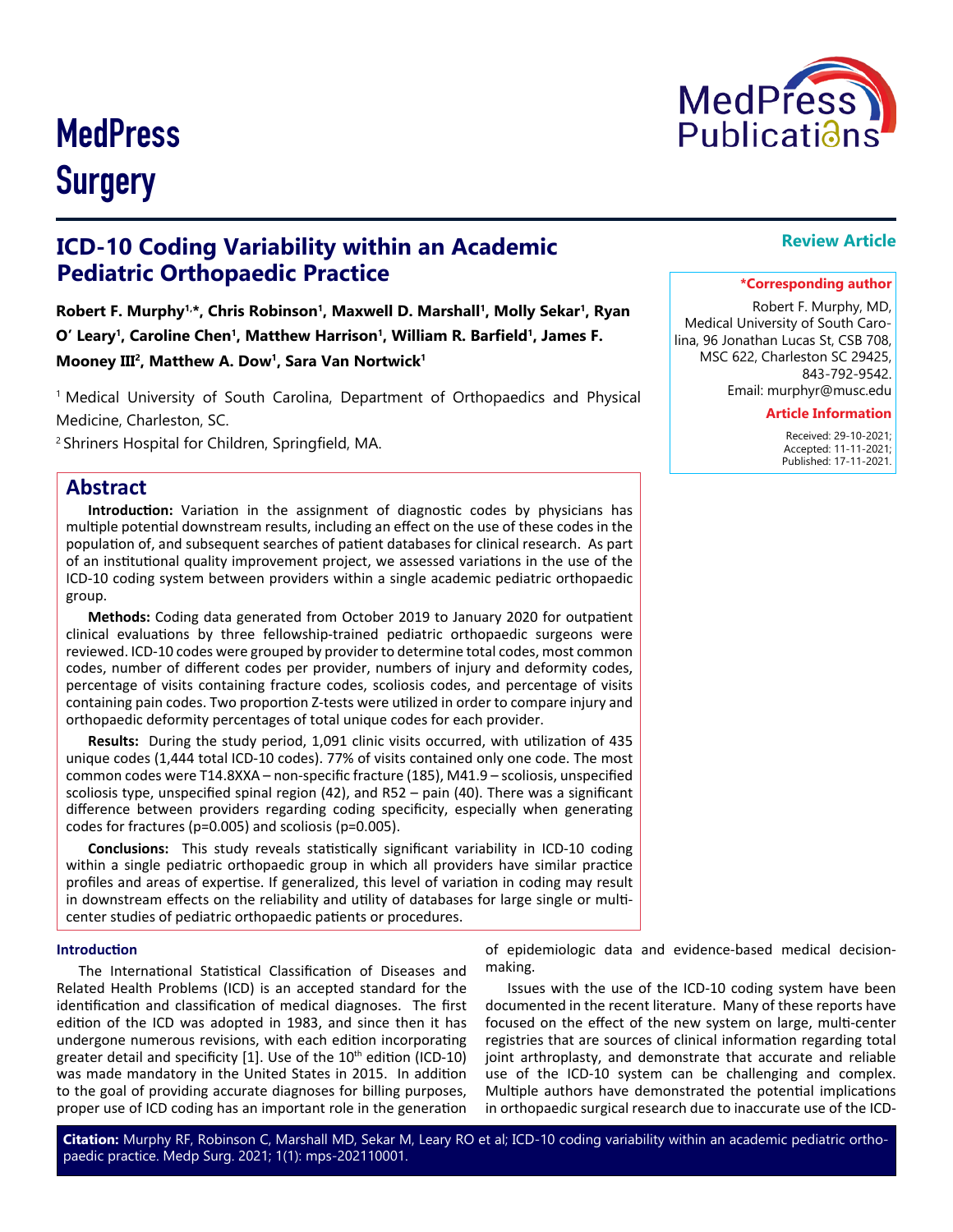10 system within both hospital and administrative databases [2, 3].

There are few published reports of the effects of ICD-10 coding in Pediatric Orthopaedics. The goals of this study are to investigate the variability of diagnoses and conditions that are part of a fairly homogeneous academic pediatric orthopaedic practices, as well as to compare the ICD-10 coding practices of multiple providers with similar practice profiles within a single academic division. We hypothesize that there is significant variability in coding practices, as well as variance in the comprehensiveness of the coding between the providers.

#### **Methods**

This study underwent review as a potential institutional quality improvement project, and formal IRB review was deemed unnecessary. All outpatient clinic encounters performed by three pediatric orthopaedic surgeons at an academic medical center were reviewed from October 2019 to January 2020. All ICD-10 codes for each encounter were queried from the electronic medical record. The data was sorted by ICD-10 codes, and provider, to determine the total number of codes, number of unique codes, most common codes, total codes per provider, number of different codes per provider, and percentage of codes with completion of all necessary elements. In addition, specific diagnostic codes for fractures, scoliosis, and pain were reviewed to assess the thoroughness of coding by the individual providers. Finally, the use of "unspecified" codes by each provider was documented. Two proportion Z-tests were utilized to compare injury and deformity percentages of total unique codes for each provider.

#### **Results**

A total of 1,091 clinic visits occurred over the study period, and 1,444 total codes recorded. Records of most (77%) clinic visits contained only one ICD-10 code, 17% contained two codes, and 6% contained 3 or more codes. When comparing codes per provider, one provider accounted for a higher proportion of all reported codes (522 vs 460 vs 462), however the proportion of unique to total codes was not significantly different between providers.

The most common codes were T14.8XXA – fracture (185), M41.9 – scoliosis, unspecified scoliosis type, unspecified spinal region (42), R52 – pain (40), M41.125 – adolescent idiopathic scoliosis of thoracolumbar region (39), Q65.89 – developmental dysplasia of the hip (39), Z13.828 – scoliosis concern (35), Z98.890 – status post ORIF fracture (29), M54.5 – low back pain, unspecified back pain laterality, unspecified whether sciatica present (24), M79.672 – left foot pain (24), and M79.671 – right foot pain (21) (Table 1). The non-specific fracture code (T14.8XXA) was recorded in 16.84% of all encounters, and 81.52% of these fracture encounters had no other related ICD-10 codes to describe the fracture. Of all fractures coded, forearm fractures were the most common location of injury (33%, Figure 1). Significant discordance existed between providers regarding coding for fractures, as one provider used the non-specific code 54% of the time, which was significantly higher than the other two providers (38% and 41%, p=0.005 and p=0.042).

Scoliosis encounters accounted for 13.18% of all clinic visits. 22.92% of scoliosis encounters were coded as "scoliosis concern". Lumbar scoliosis accounted for 2.08% of scoliosis encounters,

#### **Table 1:** Descriptions of the most common codes

| Code            | Description                                                                                 | <b>Occurrences</b> | % of total<br>codes |
|-----------------|---------------------------------------------------------------------------------------------|--------------------|---------------------|
| T14.8XXA        | fracture                                                                                    | 185                | 12.2                |
| M41.9           | scoliosis, unspecified scoliosis type                                                       | 42                 | 2.8                 |
| R <sub>52</sub> | pain                                                                                        | 40                 | 2.6                 |
| M41.125         | adolescent idiopathic scoliosis of<br>thoracolumbar region                                  | 39                 | 2.6                 |
| Q65.89          | developmental dysplasia of the hip                                                          | 39                 | 2.6                 |
| 713.828         | scoliosis concern                                                                           | 35                 | 2.3                 |
| Z13.890         | status post ORIF fracture                                                                   | 29                 | 1.9                 |
| M54.5           | low back pain, unspecified back pain<br>laterality, unspecified whether sciatica<br>present | 24                 | 1.6                 |
| M79.672         | left foot pain                                                                              | 24                 | 1.6                 |
| M79.671         | right foot pain                                                                             | 21                 | 1.4                 |
|                 | Total                                                                                       | 478                | 31.5                |



**Figure 1:** Fracture locations based on "S" group ICD-10 codes.

10.42% were "thoracic", and 36.11% were "thoracolumbar". 40.28% of scoliosis encounters were coded as "unspecified". A similar coding discordance between providers existed for scoliosis: one provider used a non-specific code (M41.9) for 41% of scoliosis visits, which was significantly higher than the other two providers (16% and 19%, p=0.005 and p=0.036).

Pain-related encounters accounted for 3.6% of all clinic visits. Out of 40 encounters with the non-specific code for pain (R52), 18 of these encounters included no additional codes. One provider coded non-specifically for 63.6% of their pain encounters, which was grossly higher than the other two providers (33.3% and 41%) but not statistically significant (p=0.146 and 0.243). For pain encounters that included an additional code and thus were considered to be specific, the non-specific code for fracture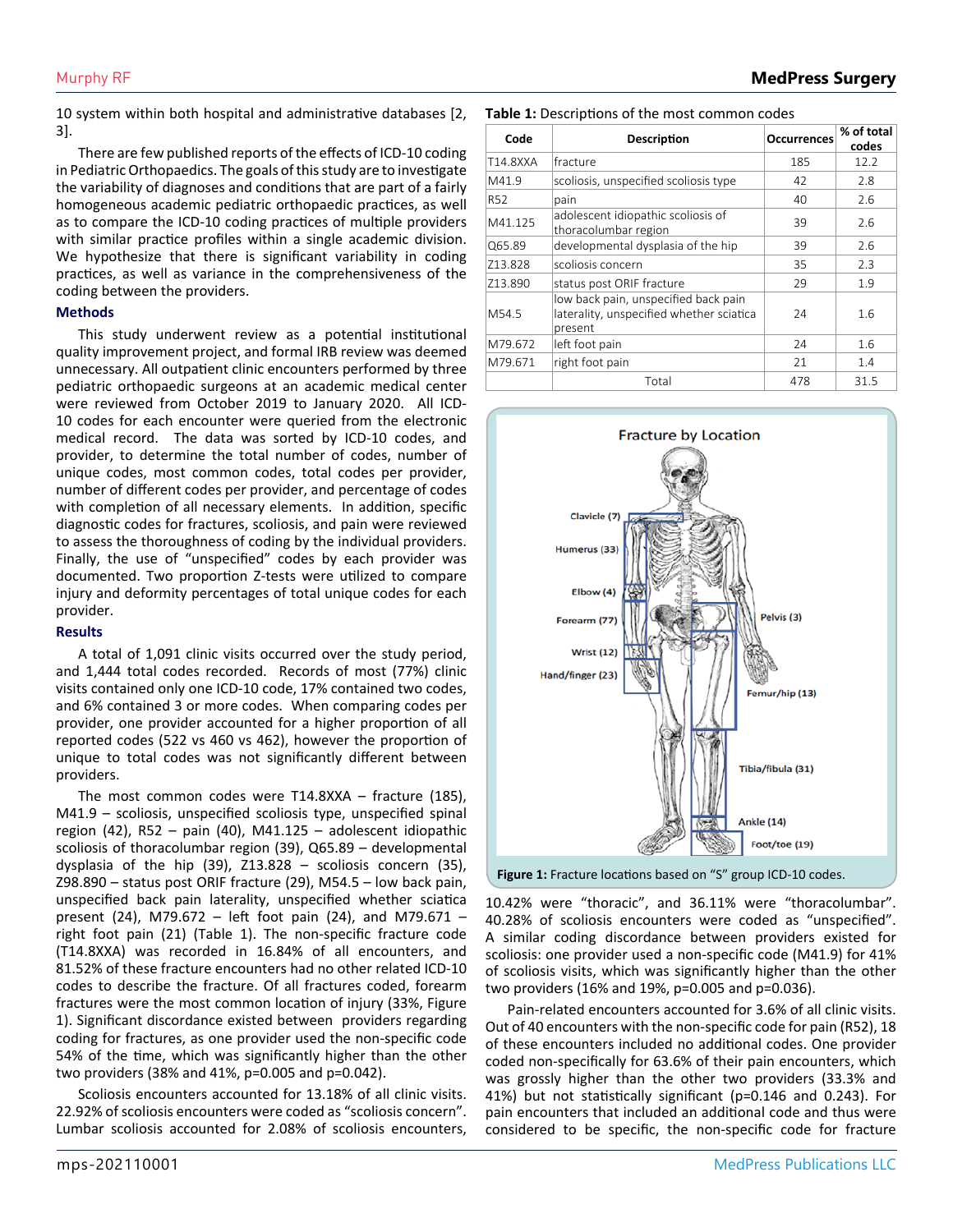(T14.8XXA) was the most common additional code (18.2% of specific pain encounters).

There were a total of 139 unique deformity codes and 296 injury codes between all providers. One provider included a significantly higher percentage of unique injury codes (60%) in the total number of codes when compared to the other two providers (39% and 45%, p=0.00001 and 0.0026). The other two providers did not differ significantly when compared to each other. When comparing percentages of unique deformity codes, there was a small, but significant, difference between two providers (26% vs 18% of total unique codes, p= 0.04). However, there was no significant difference between either of these providers and the third provider (23.6%).

There were also some codes that contained multiple descriptions. For example, 80% of the encounters that contained the code M92.8 were linked to "Sever's Apophysitis" while 20% were linked to "Kohler's Disease, Tarsal Navicular". The code M92.51 was linked to "Osgood-Schlatter's disease" 33.3% of the time and "Tibia Vara" for the other 66.6%.

#### **Discussion**

The International Classification of Diseases and Health Related Conditions (ICD) system has been used as a source of diagnostic, and in some cases procedural, coding for over 100 years. The most recent update (ICD-10) was adopted internationally in 1994, but its implementation was not required in the United States until 2015. The most fundamental purpose of this system is to facilitate accurate tracking of diseases within patient populations, and it plays a significant role in the payment and financial infrastructure of healthcare systems worldwide. Most important to academic orthopaedic surgeons, ICD coding is used widely in searches of single and multi-site, as well as administrative and national, databases for the purpose of medical research.

The use of large institutional, national and international databases in orthopaedic surgery research has increased significantly over the last decade[4, 5]. The potential benefits of these databases are obvious, in that they allow access to data from large numbers of potentially diverse patients, and to assess the results of care and interventions over time. Use of databases as sources of studies for pediatric orthopaedics has become more common. Recent examples include review of statewide data for an epidemiological study of ACL injuries in skeletally immature patients [6, 7], the use of a multi-hospital database to assess the incidence of venous thromboembolism in pediatric patients after pelvic osteotomy [8] and multiple studies that query an international pediatric spine database to investigate natural history and interventions in patients with Early Onset Scoliosis [9, 10]. In each of these examples, ICD diagnostic and/or procedural codes were primary search criteria.

In the face of such widespread use, some authors have raised concerns regarding apparent issues and inaccuracies inherent in the use of such databases and have stressed the need for awareness of these shortcomings. Multiple studies have shown that dependence on coding data is a particular concern and potential source of error. Golinvaux, et al [5] demonstrated potential inaccuracies in the sensitivity of preoperative ICD-9 coding for anemia in adult spinal surgery patients at a large tertiary medical center. Recent studies reporting a decreased incidence of complications after total knee arthroplasty[11], as well one demonstrating concerns with changes in revision arthroplasty

mps-202110001

data [12], were felt to reflect the increased complexity and inaccurate usage of the newer ICD-10 system.

| There is a dearth of literature regarding the use of ICD-          |  |  |  |  |
|--------------------------------------------------------------------|--|--|--|--|
| 10 coding in pediatric orthopaedic surgery. Rabenhorst and         |  |  |  |  |
| Blasier [13] evaluated the adequacy of the new coding system       |  |  |  |  |
| to describe diagnoses found commonly in pediatric orthopaedic      |  |  |  |  |
| clinical practices. They found that while the ICD-10 provided more |  |  |  |  |
| diagnostic options for pediatric orthopaedic conditions, there     |  |  |  |  |
| were instances of common conditions without a specific code in     |  |  |  |  |
| the new system, as well as dissimilar diagnoses that were defined  |  |  |  |  |
| by the same code. To date, no literature exists that specifically  |  |  |  |  |
| assesses the use of ICD-10 within in a pediatric orthopaedic       |  |  |  |  |
| practice by determining the level of variability in ICD-10 coding  |  |  |  |  |
| between providers in similar practice situations.                  |  |  |  |  |

Results of this study reveal significant variability in the use of ICD-10 coding between 3 pediatric orthopaedic surgical providers within a single US academic institution. While the providers have similar practice profiles, there were significant differences in multiple areas of diagnostic coding. These differences included statistically significant differences between providers regarding unique injury and deformity codes. In addition, this assessment demonstrated significant differences, despite similar practice profiles, in the use of "non-specific" codes for both fracture patients and scoliosis patients. The variability in use of codes for a diagnosis of "pain" was also evident, but the differences between providers did not reach statistical significance during the sampling period.

These results raise important questions and concerns. First and foremost, they highlight the subjective nature of ICD coding. While changes to the system have been made with a goal of improving accuracy and specificity, this study shows that significant coding variability exists, even within a relatively small group of providers with similar practice profiles within a single academic department. The potential downstream results of this variability are numerous, both from academic as well as financial standpoints. These issues include concerns about the reliability of research dependent on patient information retrieved from databases utilizing coding queries, as well potential financial and/ or billing issues associated with the coding of both inpatient and outpatient clinical encounters.

#### **Conclusions**

Potential problems are foreseeable with the accuracy and reliability of clinical information due to wide variability of coding practices, which may occur even within a single pediatric orthopaedic practice. Significant differences, as shown in this relatively small study, may influence the reliability of patient information from local patient databases, as well as downstream issues if this patient data becomes part of multi-site national, international or administrative databases.

#### **References:**

- 1. International Statistical Classification of Diseases and Related Health Problems (ICD) . World Health Organization Web site. https://www.who.int/standards/ classifications/classification-of-diseases. Accessed May 5, 2021.
- 2. [Laor T, Cornwall R. Describing pediatric fractures in the](https://pubmed.ncbi.nlm.nih.gov/31915858/)  [era of ICD-10. Pediatr Radiol. 2020;50\(6\):761-775.](https://pubmed.ncbi.nlm.nih.gov/31915858/)
- 3. [Bert JM, Beach WR, McIntyre LF, et al. Getting Ready for](https://pubmed.ncbi.nlm.nih.gov/27049227/)  [ICD-10 and Meaningful Use Stage 2. Instr Course Lect.](https://pubmed.ncbi.nlm.nih.gov/27049227/)  [2016;65:609-622.](https://pubmed.ncbi.nlm.nih.gov/27049227/)